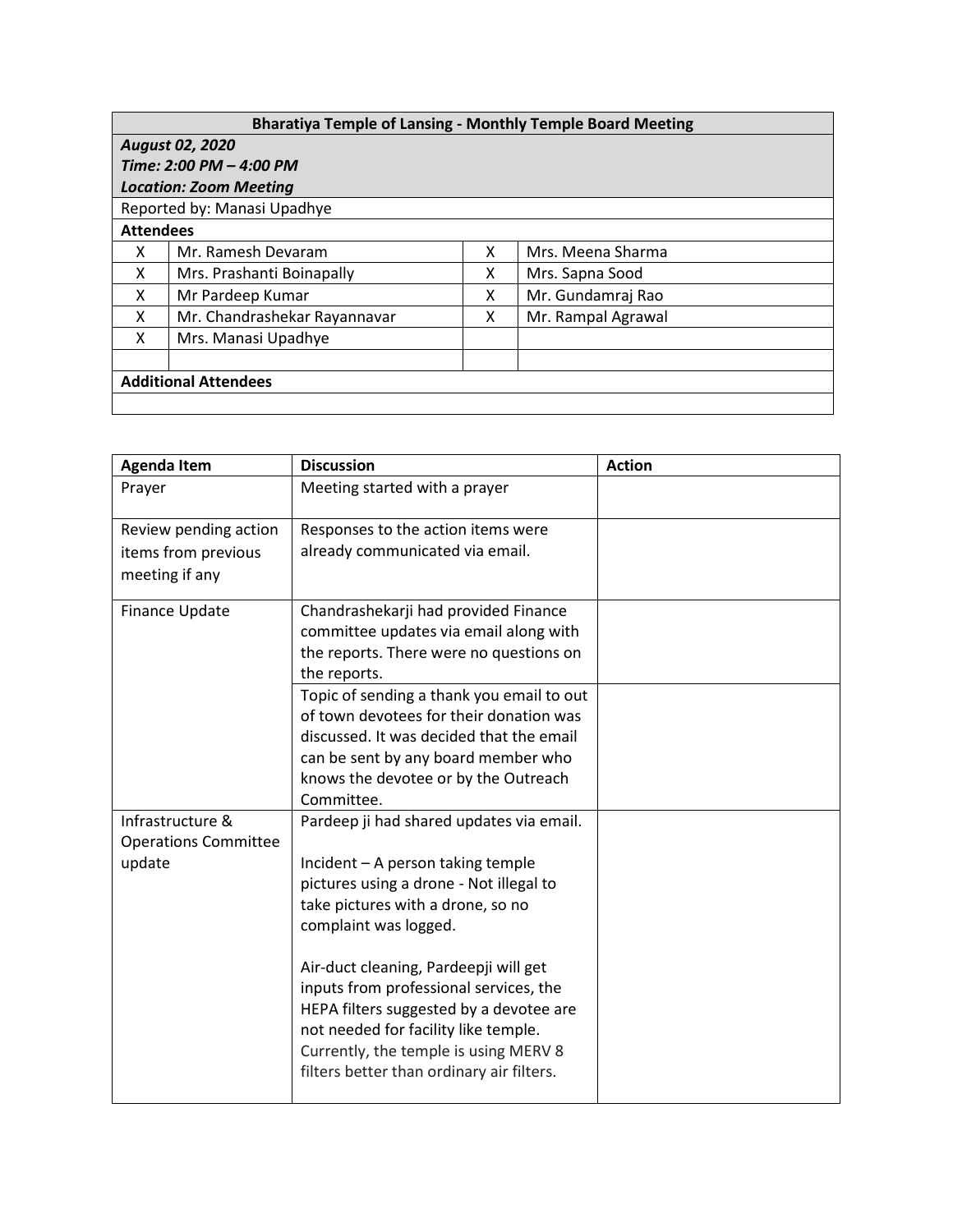|                                                     | Gopuram leakage - Pardeepji had<br>conversation with the vendor, the area<br>was dry when checked, he was planning<br>to check it again after a good rain.<br>Pardeepji will be contacting the vendor<br>to revisit as it rained in last 12 hours.<br>Temple camera system upgrade - Good<br>to stick to the same vendor who did prior<br>work. Estimate given was \$5630.42. The<br>amount can change +- 10%.<br>Shastriji's house repair work - normal<br>wear and tear. Shastriji will pay based on<br>the out of pocket limit for such repairs as<br>listed in the contract.                                                                                                                 | Board members to respond by<br>08/09/20. |
|-----------------------------------------------------|--------------------------------------------------------------------------------------------------------------------------------------------------------------------------------------------------------------------------------------------------------------------------------------------------------------------------------------------------------------------------------------------------------------------------------------------------------------------------------------------------------------------------------------------------------------------------------------------------------------------------------------------------------------------------------------------------|------------------------------------------|
| <b>Priest Committee</b><br>updates                  | Bonus for up-coming festivities - Amount<br>of bonus can vary based on the collection<br>for the event as well as the revenues<br>generated during the month.<br>Came up with following criteria for the<br>current year bonus plan -<br>If the monthly revenues are<br>more than \$16 K (average<br>monthly expenses).<br>If the event is one of the listed<br>events in the contract for which<br>bonus is offered.<br>Total bonus amount will be<br>calculated as 20% of the<br>revenues generated by the event<br>and equally distributed between<br>the two priests with a limit of<br>\$200 per priest.<br>Priest Contract - Board members to give<br>suggestions by end of August. Priest |                                          |
|                                                     | committee to consolidate the<br>suggestions and share with the board for<br>finalizing the contract.                                                                                                                                                                                                                                                                                                                                                                                                                                                                                                                                                                                             |                                          |
| <b>Religious Events</b><br><b>Committee Updates</b> | The attendees limit to $10$ – email sent to<br>the community.                                                                                                                                                                                                                                                                                                                                                                                                                                                                                                                                                                                                                                    |                                          |
|                                                     | Krishnastami - Board is ok with the plan<br>suggested by Meenaji.                                                                                                                                                                                                                                                                                                                                                                                                                                                                                                                                                                                                                                |                                          |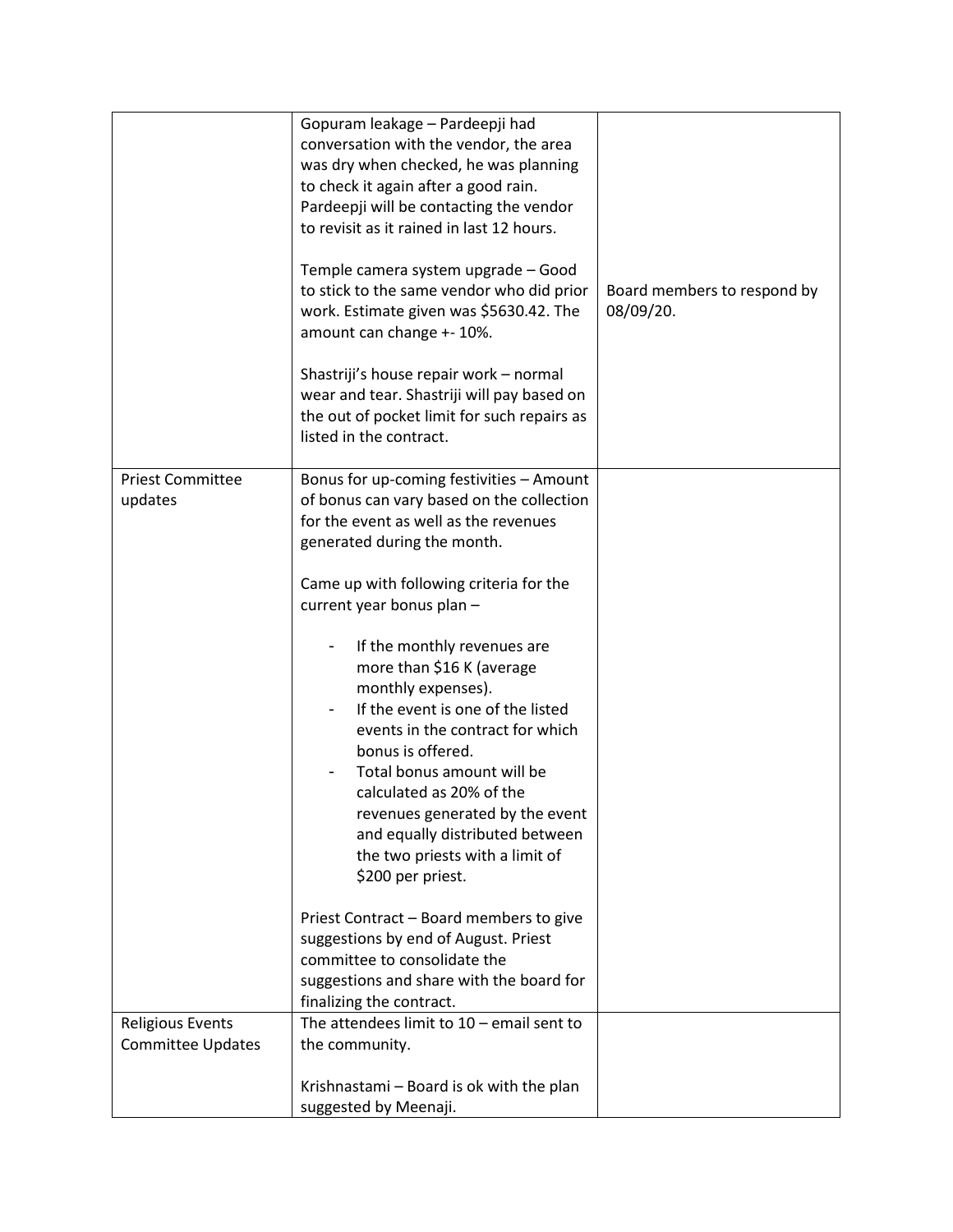| <b>Community Outreach</b>     | There were no questions by the board                                                   |                               |
|-------------------------------|----------------------------------------------------------------------------------------|-------------------------------|
| <b>Committee Updates</b>      | members for the updates provided by                                                    |                               |
|                               | the outreach committee.                                                                |                               |
|                               | Few points discussed -                                                                 |                               |
|                               | Mask sale at the temple - No                                                           |                               |
|                               | Dakshina - at the discretion of the                                                    |                               |
|                               | devotees to give and priest to accept.                                                 |                               |
|                               | Geeta Classes - how the classes are                                                    | Prashanti to get information. |
|                               | happening?                                                                             |                               |
|                               | Membership info – publish twice a year,                                                |                               |
|                               | as of June 30 and other before Annual                                                  |                               |
|                               | General Body meeting.                                                                  |                               |
|                               | Outside Pujas - No change to the list<br>Dress code - send the same wording            |                               |
|                               | through temple email that was sent last                                                |                               |
|                               | year.                                                                                  |                               |
|                               |                                                                                        |                               |
| <b>Youth Committee</b>        | Check Possibility of conducting Walk-a-                                                |                               |
| Update                        | thon.                                                                                  |                               |
|                               |                                                                                        |                               |
|                               | Balvihar - Even if the classes happen                                                  |                               |
|                               | online there will not be any changes to                                                |                               |
|                               | the financial arrangements with the                                                    |                               |
|                               | temple.                                                                                |                               |
| 1141 Property Update          | House is on the sale by agent. Showings                                                |                               |
|                               | happening.                                                                             |                               |
| Applying for potential        | Prashanti and Rajji will apply for the                                                 |                               |
| grant                         | grant. They will approach                                                              |                               |
|                               | Chandrashekharji/Rameshji if any<br>financial information is needed.                   |                               |
|                               |                                                                                        |                               |
|                               |                                                                                        |                               |
| <b>Upcoming Festival</b>      | Information about the upcoming festivals                                               |                               |
| Planning                      | with dates is shared with the community.                                               |                               |
|                               |                                                                                        |                               |
|                               | Details for an event will be shared after                                              |                               |
|                               | evaluating the pandemic situation at that                                              |                               |
|                               | time.                                                                                  |                               |
| FB Live events for            | Prashantiji to work on the document that<br>will provide guidelines to follow FB live. | Action item for Prashantiji   |
| upcoming events               |                                                                                        |                               |
|                               | Getting a device for temple - Approved                                                 | Action item for Rameshji      |
|                               | by the board. Rameshji to work on                                                      |                               |
|                               | getting a device.                                                                      |                               |
|                               |                                                                                        |                               |
|                               | iPad setup to make it accessible for both                                              | Action item for Prashantiji   |
|                               | the priests to do FB live.                                                             |                               |
| Provide update of the         | Manasiji provided update on the Ganesh                                                 |                               |
| <b>Ganesh Festival format</b> | Festival format.                                                                       |                               |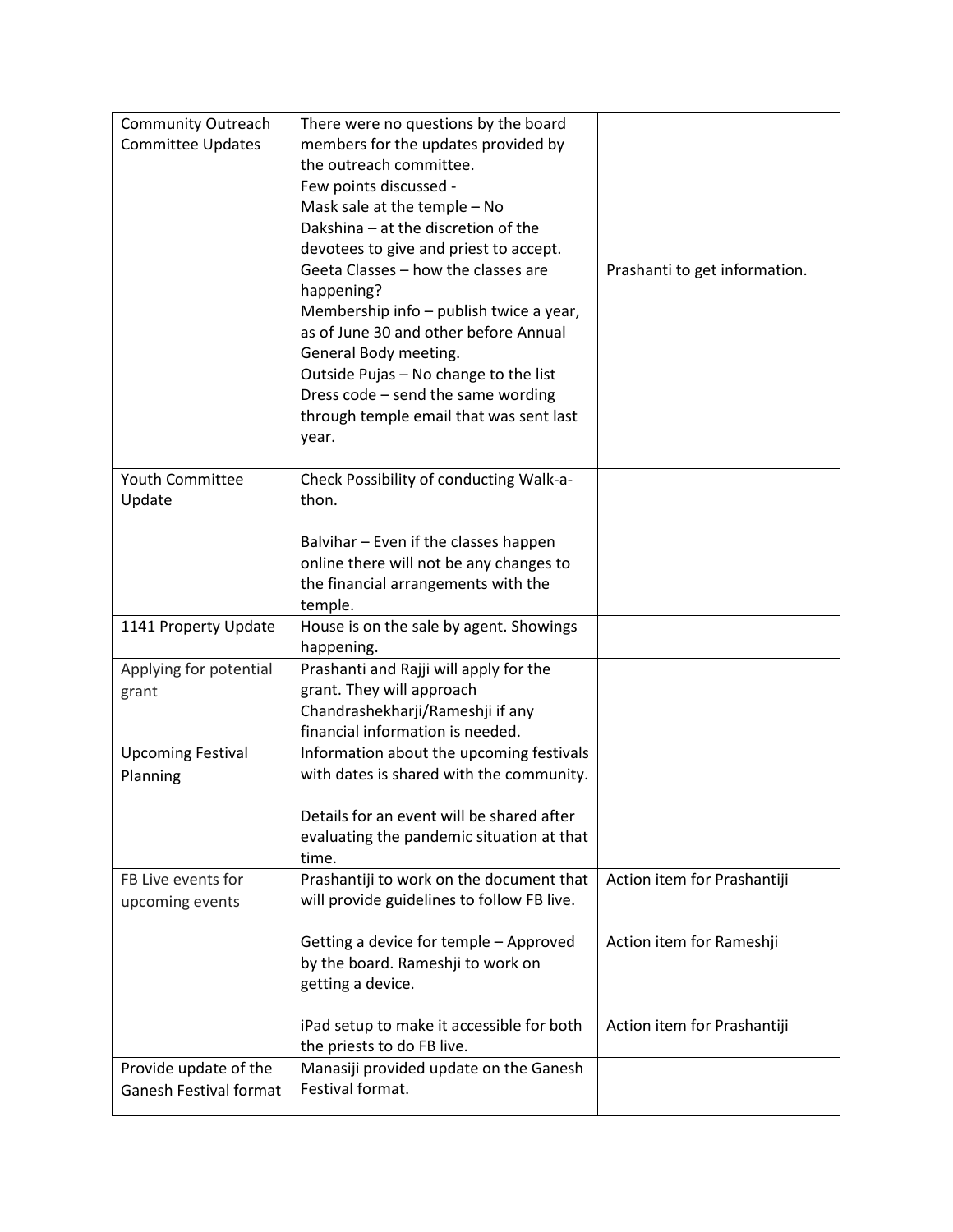|                       | She will draft an email text based on the                                    |                          |
|-----------------------|------------------------------------------------------------------------------|--------------------------|
|                       | availability of a device to have FB Live                                     |                          |
|                       | event on all the 11 days of the festival.                                    |                          |
| Discuss adding Puja   | It was decided to have Puja committee to                                     |                          |
| committee as          | take the responsibility of coordinating                                      |                          |
| information only to   | the inside and outside pujas. So far it<br>used to be the Priest Committee's |                          |
| Online -Puja          | responsibility. Board voted as 'Yes' on                                      |                          |
| Sponsorship list      | transferring the responsibility to the Puja                                  |                          |
|                       | committee.                                                                   |                          |
|                       |                                                                              |                          |
|                       | Puja committee will work with the                                            |                          |
|                       | devotees and priests in coordinating the                                     |                          |
|                       | Inside and Outside Pujas.                                                    |                          |
|                       |                                                                              |                          |
|                       | Meenaji/Rameshji will work with Shivji to                                    |                          |
|                       | add current puja committee chair and                                         |                          |
|                       | co-chair name and remove priest<br>committee chair and co-chair from the     |                          |
|                       | distribution list.                                                           |                          |
|                       |                                                                              |                          |
|                       | Manasiji to update the Distribution list                                     |                          |
|                       | documents and share with the board.                                          |                          |
|                       |                                                                              |                          |
| 2019 Temple Audit     | Ramesh - To contact Uday Malvia for                                          | Action item for Rameshji |
|                       | <b>Temple Audit</b>                                                          |                          |
|                       |                                                                              |                          |
|                       | Backup plan - Need to find someone if                                        |                          |
|                       | Udayji is not available.                                                     |                          |
|                       | Deadline to get the audit done - October                                     |                          |
|                       | 30 <sup>th</sup>                                                             |                          |
| Saibaba Idol          | Rajji communicated that few devotees                                         |                          |
|                       | contacted for adding Saibaba Idol in the                                     |                          |
|                       | temple. Ramesh Ji communicated that                                          |                          |
|                       | the same issue was discussed by the last                                     |                          |
|                       | board and concluded on not adding the<br>idol.                               |                          |
| Plan during emergency | Priest Committee Responsibility -                                            |                          |
| time off by a priest  | Priest committee to communicate the                                          |                          |
|                       | leave plan to Puja committee.                                                |                          |
|                       |                                                                              |                          |
|                       | Puja Committee Responsibility -                                              |                          |
|                       |                                                                              |                          |
|                       | Day with a planned event<br>Close the temple for visitors, do FB live        |                          |
|                       | for the event, send urgent email                                             |                          |
|                       | communication, display closure                                               |                          |
|                       | information on the main door or on the                                       |                          |